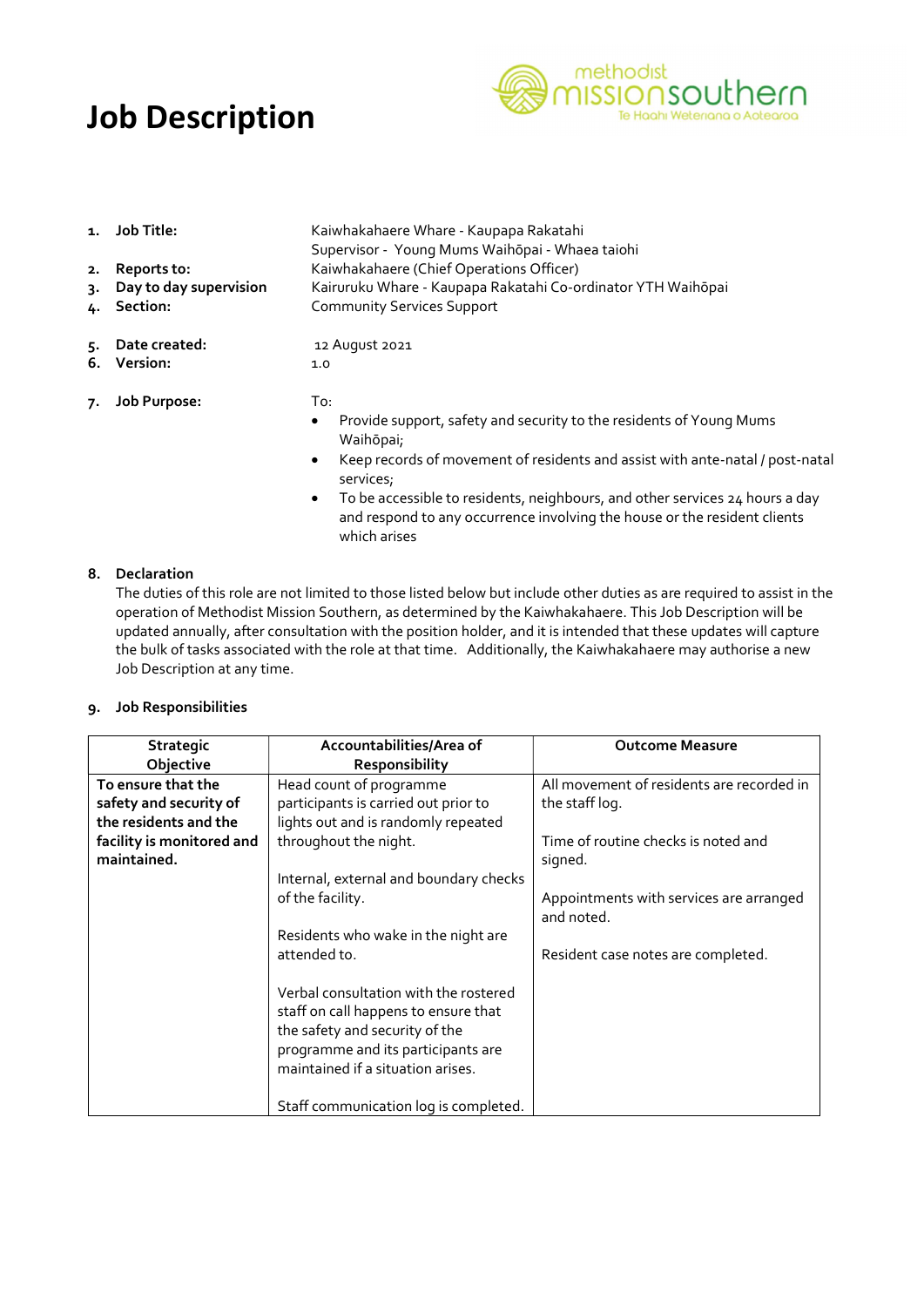| <b>Health and Safety</b>          | Has knowledge of and is able to apply<br>emergency procedures, location of<br>safety equipment and materials<br>Is aware of and can identify hazards to<br>which employees may be exposed and<br>takes action accordingly.<br>Is able to prevent or minimise the | Is aware of and can identify hazards to<br>which the organisation may be exposed,<br>and they may create and takes<br>appropriate action accordingly<br>Adverse effects of hazards are minimised |
|-----------------------------------|------------------------------------------------------------------------------------------------------------------------------------------------------------------------------------------------------------------------------------------------------------------|--------------------------------------------------------------------------------------------------------------------------------------------------------------------------------------------------|
|                                   | adverse effects of hazards<br>Participates in health and safety<br>management in all work practices.<br>Complies with all organisational<br>policies, systems and procedures that<br>related to Health and Safety.                                               | Is aware of and complies with<br>responsibilities under the Health and<br>Safety at Work Act 2015 and any<br>subsequent amendments or replacement<br>legislation                                 |
| Provide medications on<br>request | All medications are provided in<br>accordance with the organisational<br>medication policy.                                                                                                                                                                      | Individual resident medication files are<br>completed accurately and promptly.                                                                                                                   |
| <b>Treaty of Waitangi</b>         | Has knowledge and understanding of<br>the Treaty of Waitangi and its<br>application in terms of the articles and<br>principles                                                                                                                                   | Demonstrates in practice knowledge and<br>understanding of culturally appropriate<br>and effective practice in all aspects of<br>service delivery.                                               |
| Completion of<br>household tasks. | All household washing is washed,<br>dried and folded away.<br>Stocks are replenished from store<br>areas.<br>Left over cleaning jobs from the day<br>are completed. (eg: wiping down of                                                                          | Stock inventories are completed. Safe<br>environment documentation is<br>completed.<br>Fridge and Freezer monitoring is<br>compiled.                                                             |
|                                   | surfaces).<br>Laundry schedule is completed.                                                                                                                                                                                                                     |                                                                                                                                                                                                  |
| <b>Administrative duties</b>      | All filing is completed promptly and<br>accurately.                                                                                                                                                                                                              | Filing is up to date.                                                                                                                                                                            |
|                                   | Office areas are cleaned nightly.<br>Ensure documentation that needs to<br>be photocopied is identified ready to<br>be photocopied.                                                                                                                              | The staff office is clean and tidy ready for<br>day staff.                                                                                                                                       |
|                                   | Daily programme changes are<br>confirmed and faxed to admissions<br>and Data Entry.                                                                                                                                                                              | Data entry is accurate and up to date.                                                                                                                                                           |
|                                   | Continuous communication of<br>incidents and achievements with team                                                                                                                                                                                              | Daily handover<br>Required to attend weekly staff meetings                                                                                                                                       |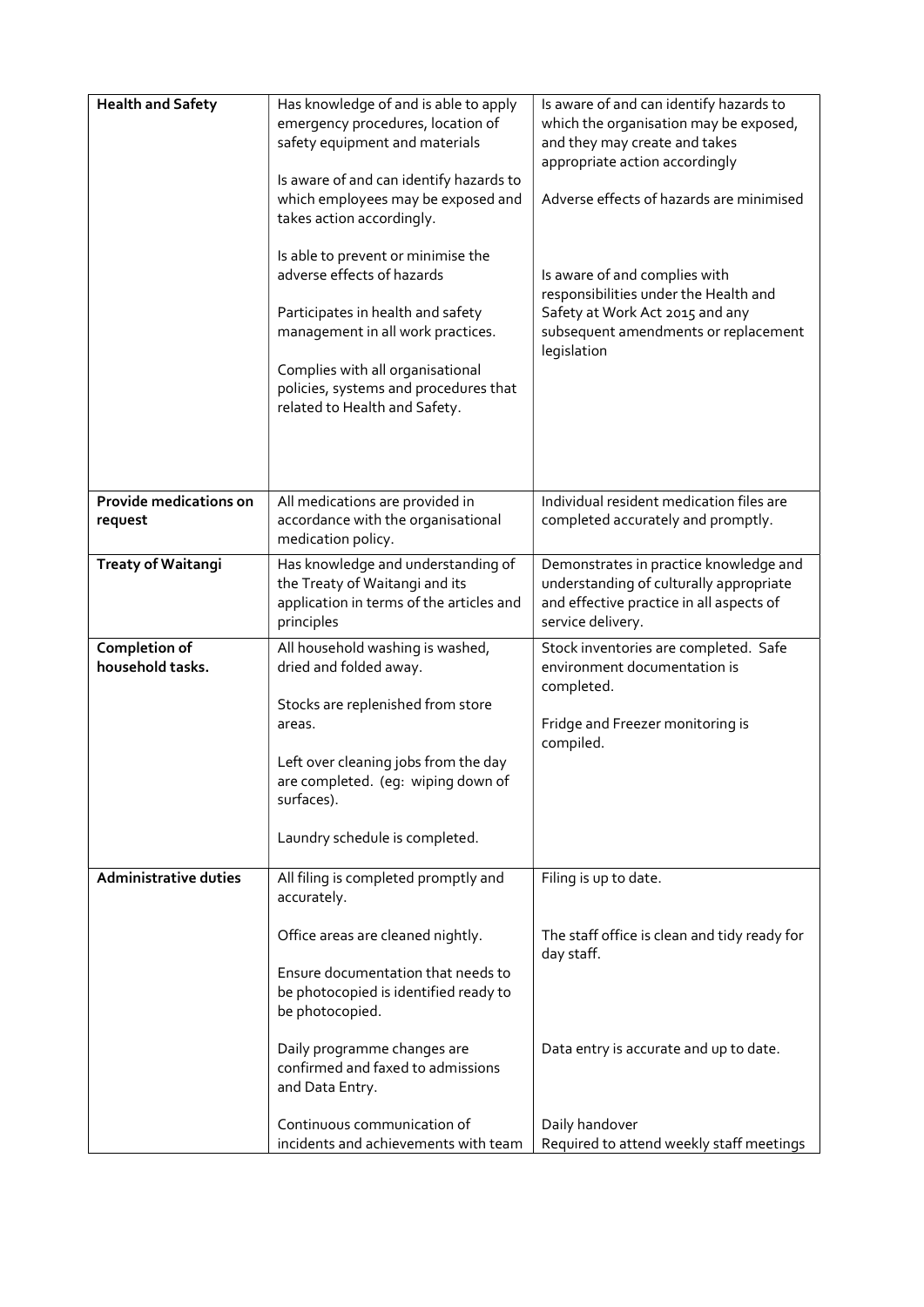| <b>Team Participation</b>                | Works cooperatively with colleagues<br>in all aspects of support of clients.                                                                                                                                                      | YTH Co-ordinator expresses satisfaction.                              |
|------------------------------------------|-----------------------------------------------------------------------------------------------------------------------------------------------------------------------------------------------------------------------------------|-----------------------------------------------------------------------|
| <b>Continuous Quality</b><br>Improvement | Demonstrates a commitment to<br>continuous quality improvement.                                                                                                                                                                   | Demonstrates an awareness of quality<br>improvement principles.       |
|                                          | Participates in continuous quality<br>improvement activities which<br>contribute to service improvements as<br>directed by the Team Leader<br>Contributes to monitoring and<br>evaluation activities as required and<br>directed. | Participates in quality activities                                    |
| Maintain own skills,<br>knowledge and    | Personal and professional<br>development needs are reqularly                                                                                                                                                                      | The appraisal process shows growth<br>towards identified professional |
| expertise                                | identified and met                                                                                                                                                                                                                | competencies                                                          |
|                                          | Participates in relevant training<br>programmes as required, or as<br>approved, to enable the provision of<br>best practice.                                                                                                      | Has a current performance appraisal                                   |

| <b>Skills</b>                                                                                                                                                                                                                                                                                                                                                                                                                                                                                                                                                                                                                                                                                                                                                                                                                                                                                                                                                                                                                                                                                                                                                                                                                               |                                                                                                                                                                                                                                           |
|---------------------------------------------------------------------------------------------------------------------------------------------------------------------------------------------------------------------------------------------------------------------------------------------------------------------------------------------------------------------------------------------------------------------------------------------------------------------------------------------------------------------------------------------------------------------------------------------------------------------------------------------------------------------------------------------------------------------------------------------------------------------------------------------------------------------------------------------------------------------------------------------------------------------------------------------------------------------------------------------------------------------------------------------------------------------------------------------------------------------------------------------------------------------------------------------------------------------------------------------|-------------------------------------------------------------------------------------------------------------------------------------------------------------------------------------------------------------------------------------------|
| Essential                                                                                                                                                                                                                                                                                                                                                                                                                                                                                                                                                                                                                                                                                                                                                                                                                                                                                                                                                                                                                                                                                                                                                                                                                                   | Desirable                                                                                                                                                                                                                                 |
| Demonstrates ability to interact effectively with a wide                                                                                                                                                                                                                                                                                                                                                                                                                                                                                                                                                                                                                                                                                                                                                                                                                                                                                                                                                                                                                                                                                                                                                                                    | Group facilitation skills                                                                                                                                                                                                                 |
| range of people.                                                                                                                                                                                                                                                                                                                                                                                                                                                                                                                                                                                                                                                                                                                                                                                                                                                                                                                                                                                                                                                                                                                                                                                                                            | <b>Administration skills</b>                                                                                                                                                                                                              |
| A basic understanding of Te Reo Māori and Tikaka with<br>a willingness to develop these skills further<br>A commitment to working for a bicultural organisation<br>Good written and oral communication skills and applies<br>values of being kind - Manaakitanga, open -<br>Whaikakaaro, positive - Whaiwhakaaro and community<br>- Whanaungatana.<br>Communicates clearly and concisely when seeking<br>and/or providing information<br>Good time management, reliability, planning skills.<br>Ability to work as an effective team member of a team.<br>Self-motivated eager and enthusiastic team player.<br>Participate collaboratively as part of a team and<br>contribute to a positive team culture.<br>High level skills in engagement, de-escalation, conflict<br>resolution, and problem solving.<br>Ability to influence others in a non-directive manner.<br>Ability to use initiative and to be able to adapt to<br>changing circumstances.<br>Resilience - a demonstrated ability to persevere<br>through periods of workload and stressful situations.<br>Understands the importance of safety, security and<br>professional boundaries.<br>To recognise own level of competence and limitations<br>to ensure safe practice. | Evidence of breast feeding support training<br>Knowledge of child protection legislation and the<br>ability to manage a demanding workload<br>Knowledge of child development, antenatal care and<br>experience working with young parents |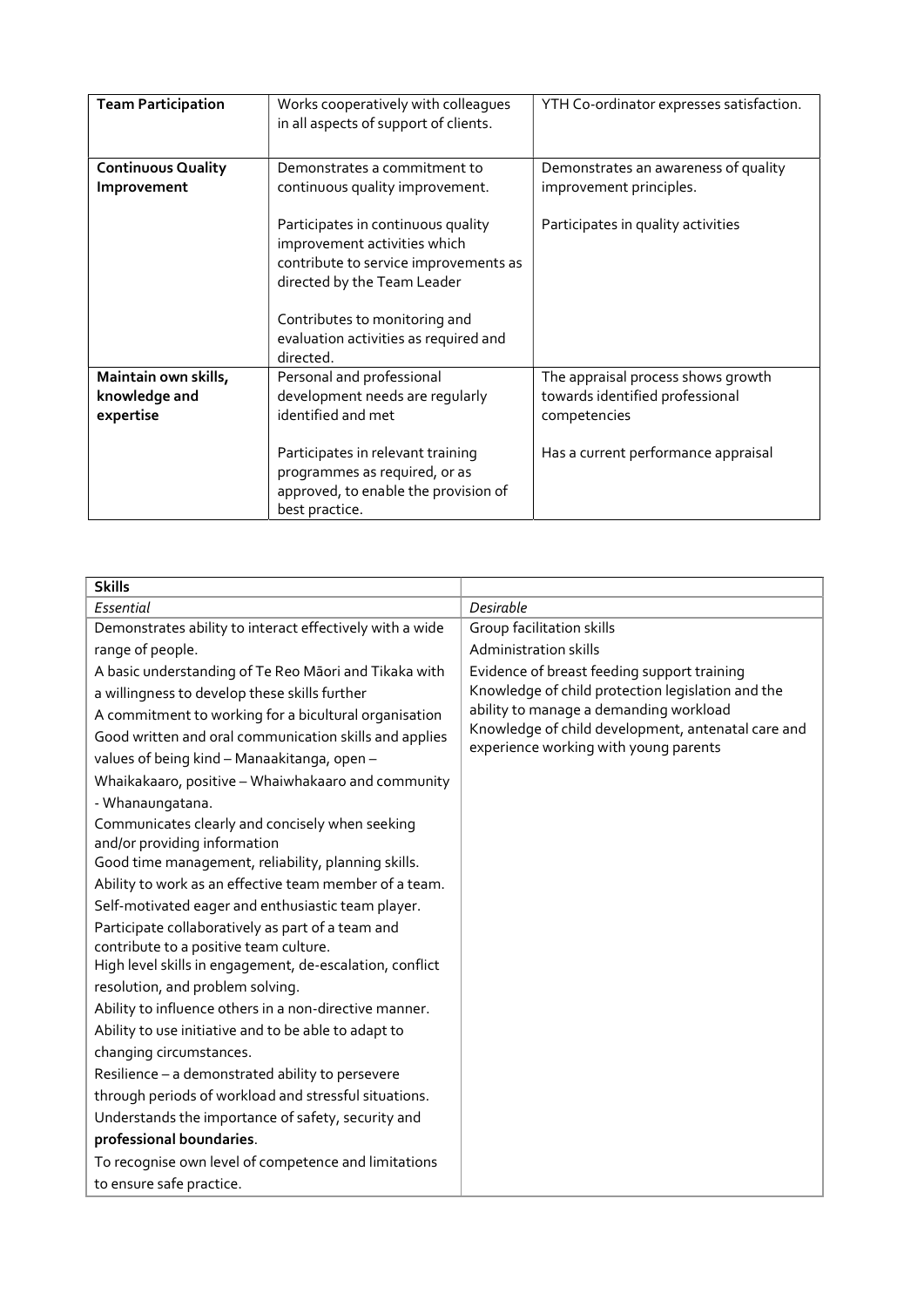| Operates within the organisation in a non-<br>discriminatory manner by respecting the rights of<br>others.<br>Can demonstrate empathy and has an understanding of<br>the needs of others.<br>Able to manage diversity and encourage and assist<br>others in this.<br>Ability to work with situations of conflict and crisis in a<br>calm and orderly manner.<br>Knowledge of basic parenting skills.<br>To inform and promote positive parenting in relation to<br>the transition to parenthood through health education<br>e.g. the prevention of SIDS.<br>Able to provide caring support to mothers and be able<br>to cope with sensitive and emotional circumstances if<br>they occur.<br>Able to assist the mother with her chosen method or<br>feeding the baby, including giving advice and |                                                   |
|---------------------------------------------------------------------------------------------------------------------------------------------------------------------------------------------------------------------------------------------------------------------------------------------------------------------------------------------------------------------------------------------------------------------------------------------------------------------------------------------------------------------------------------------------------------------------------------------------------------------------------------------------------------------------------------------------------------------------------------------------------------------------------------------------|---------------------------------------------------|
| information on breast feeding to meet 'baby friendly'                                                                                                                                                                                                                                                                                                                                                                                                                                                                                                                                                                                                                                                                                                                                             |                                                   |
| standards.                                                                                                                                                                                                                                                                                                                                                                                                                                                                                                                                                                                                                                                                                                                                                                                        |                                                   |
| Able to assist the mother with practical care of the baby                                                                                                                                                                                                                                                                                                                                                                                                                                                                                                                                                                                                                                                                                                                                         |                                                   |
| e.g. nappy changing, top and tailing, bathing, eye and                                                                                                                                                                                                                                                                                                                                                                                                                                                                                                                                                                                                                                                                                                                                            |                                                   |
| cord care.                                                                                                                                                                                                                                                                                                                                                                                                                                                                                                                                                                                                                                                                                                                                                                                        |                                                   |
| Experience                                                                                                                                                                                                                                                                                                                                                                                                                                                                                                                                                                                                                                                                                                                                                                                        |                                                   |
| Essential                                                                                                                                                                                                                                                                                                                                                                                                                                                                                                                                                                                                                                                                                                                                                                                         | Desirable                                         |
| Experience in working with adolescents/young people                                                                                                                                                                                                                                                                                                                                                                                                                                                                                                                                                                                                                                                                                                                                               | Knowledge of the effects related to the misuse of |
| Experience in working with Māori youth                                                                                                                                                                                                                                                                                                                                                                                                                                                                                                                                                                                                                                                                                                                                                            | alcohol and other drugs.                          |
| Ability to manage cognitive and behavioural patterns                                                                                                                                                                                                                                                                                                                                                                                                                                                                                                                                                                                                                                                                                                                                              |                                                   |
| and understanding of mental health issues.                                                                                                                                                                                                                                                                                                                                                                                                                                                                                                                                                                                                                                                                                                                                                        | Experience and/or training in the provision of    |
| An understanding and knowledge of cultural norms,                                                                                                                                                                                                                                                                                                                                                                                                                                                                                                                                                                                                                                                                                                                                                 | residential care.                                 |
| practices and traditions to all ethnicities/peoples.                                                                                                                                                                                                                                                                                                                                                                                                                                                                                                                                                                                                                                                                                                                                              |                                                   |
| A full clean, driver's license.                                                                                                                                                                                                                                                                                                                                                                                                                                                                                                                                                                                                                                                                                                                                                                   |                                                   |
| First aid certificate.                                                                                                                                                                                                                                                                                                                                                                                                                                                                                                                                                                                                                                                                                                                                                                            |                                                   |
| <b>Health and Safety</b>                                                                                                                                                                                                                                                                                                                                                                                                                                                                                                                                                                                                                                                                                                                                                                          |                                                   |
| Essential                                                                                                                                                                                                                                                                                                                                                                                                                                                                                                                                                                                                                                                                                                                                                                                         | Desirable                                         |
| To promote good hand hygiene and minimise the                                                                                                                                                                                                                                                                                                                                                                                                                                                                                                                                                                                                                                                                                                                                                     |                                                   |
| spread of infection                                                                                                                                                                                                                                                                                                                                                                                                                                                                                                                                                                                                                                                                                                                                                                               |                                                   |
| Take personal responsibility and accountability for own                                                                                                                                                                                                                                                                                                                                                                                                                                                                                                                                                                                                                                                                                                                                           |                                                   |
| infection prevention and control practice                                                                                                                                                                                                                                                                                                                                                                                                                                                                                                                                                                                                                                                                                                                                                         |                                                   |
| To demonstrate the principles of sterilization and safe                                                                                                                                                                                                                                                                                                                                                                                                                                                                                                                                                                                                                                                                                                                                           |                                                   |
| preparation of artificial milk feeds.                                                                                                                                                                                                                                                                                                                                                                                                                                                                                                                                                                                                                                                                                                                                                             |                                                   |
| Vaccinations are current                                                                                                                                                                                                                                                                                                                                                                                                                                                                                                                                                                                                                                                                                                                                                                          |                                                   |
|                                                                                                                                                                                                                                                                                                                                                                                                                                                                                                                                                                                                                                                                                                                                                                                                   |                                                   |

## Authorisations

| Staffing    | No authority |
|-------------|--------------|
| Contractual | No authority |
| Financial   | No authority |